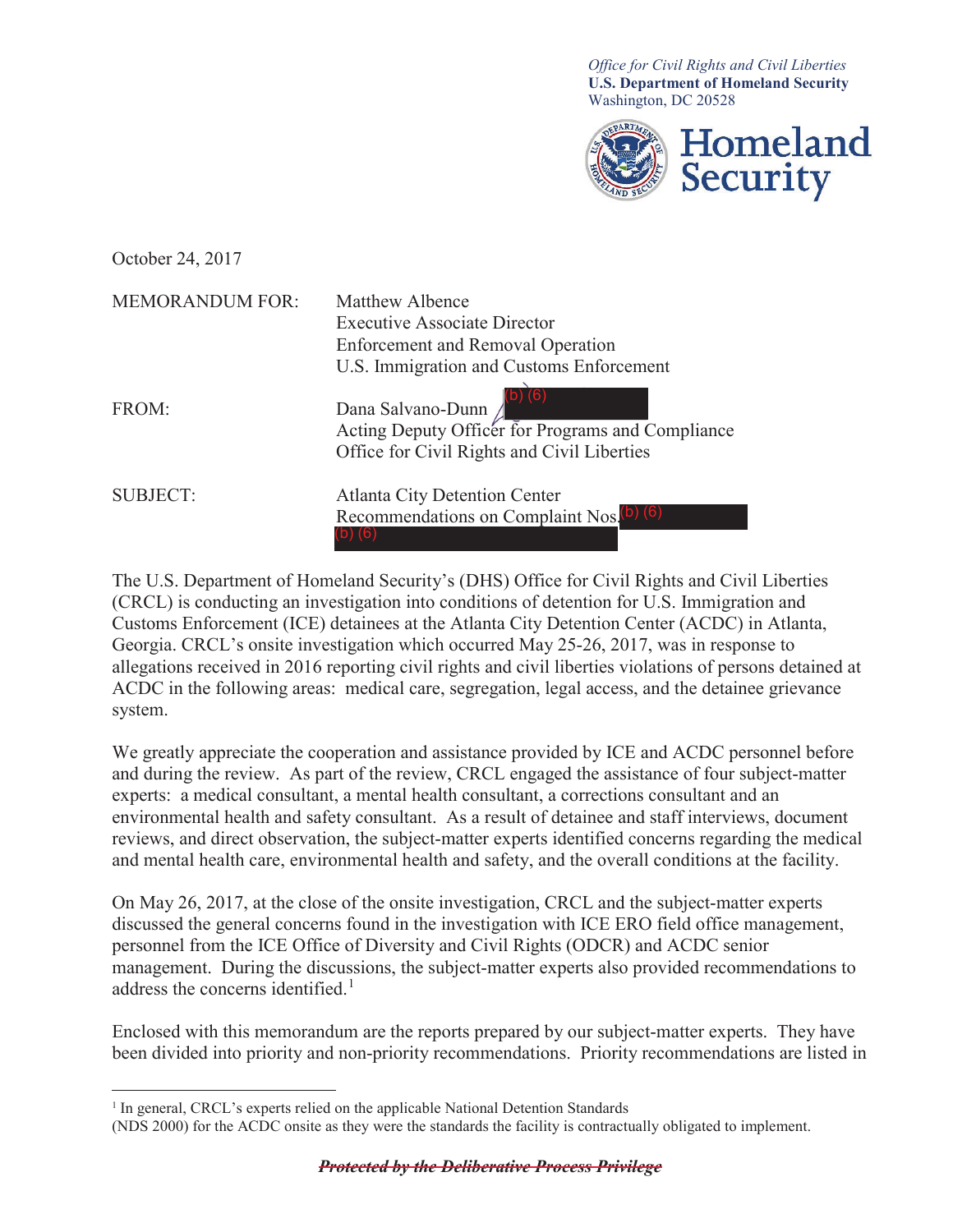the body of this memorandum, and CRCL requests that ICE formally concur or non-concur with these recommendations and provide an implementation plan for all accepted recommendations. Non-priority recommendations are contained in a separate attachment to this memorandum. Although CRCL is not requesting formal responses to these, we encourage ICE to consider and implement these recommendations to the fullest extent possible.<sup>2</sup>

With this memorandum, and consistent with our standard practice, we request that you indicate whether ICE concurs with the expert recommendations, and that for those agreed to, you provide an action plan within 60 days.

## Medical

 CRCL's medical expert made the following priority recommendations regarding medical care at ACDC. All of these recommendations relate to the NDS Medical Care Standard, which requires timely access to medical services that promote detainee health and general well-being:

- 1. CRCL found medical staffing at ACDC to be inadequate. To address staffing inadequacies, ACDC should:
	- a. Add an additional licensed provider at between 0.5-1.0 FTE (20-40 hours weekly), in addition to the current full time physician, who also serves as the Clinical Medical Authority (CMA). It is further recommended that this position be scheduled to provide on-site care on Saturdays and Sundays at least 4 hours per day;



<sup>&</sup>lt;sup>2</sup> CRCL's experts also provided best practice recommendations, which may be found in their respective reports.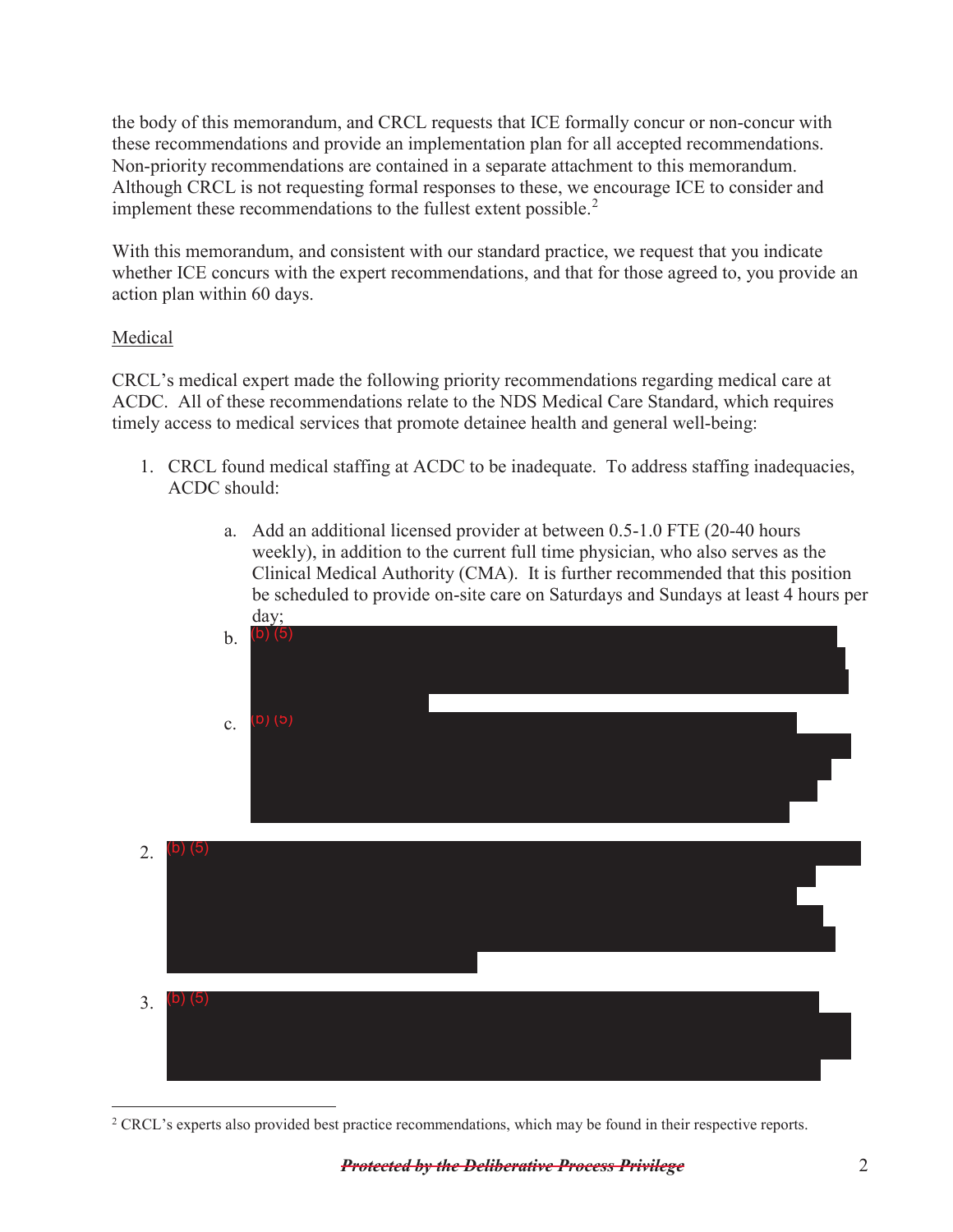identify problem areas, provide leadership with data in which to assess the problem, and objectively measure the success of interventions deployed to address the problem.

- provide needed subspecialty services in areas not adequately serviced by the existing contract 4. ACDC's medical program does not have timely access to sub-specialty care for podiatry or orthopedics. ACDC should work with ICE to secure community providers who are able to with Grady Hospital.
- 5. Currently, there appears to be no clear guidance for nurses to notify a physician for detainees with disabilities or other chronic medical problems, and for detainees with abnormal vital signs. ACDC should ensure policies and procedures are modified to require notification of the on-call physician of incoming detainees with chronic medical conditions. In addition, such detainees should be prioritized to be seen by the physician or other licensed practitioner within 24 hours. Nursing protocols should also be developed to provide clear guidelines for when to call the on-call physician with abnormal vital signs.

## Mental Health

CRCL's mental health expert made the following recommendations regarding mental health care at ACDC. These recommendations relate to the NDS Medical Care Standard, which requires timely access to medical services that promote detainee health and general well-being:

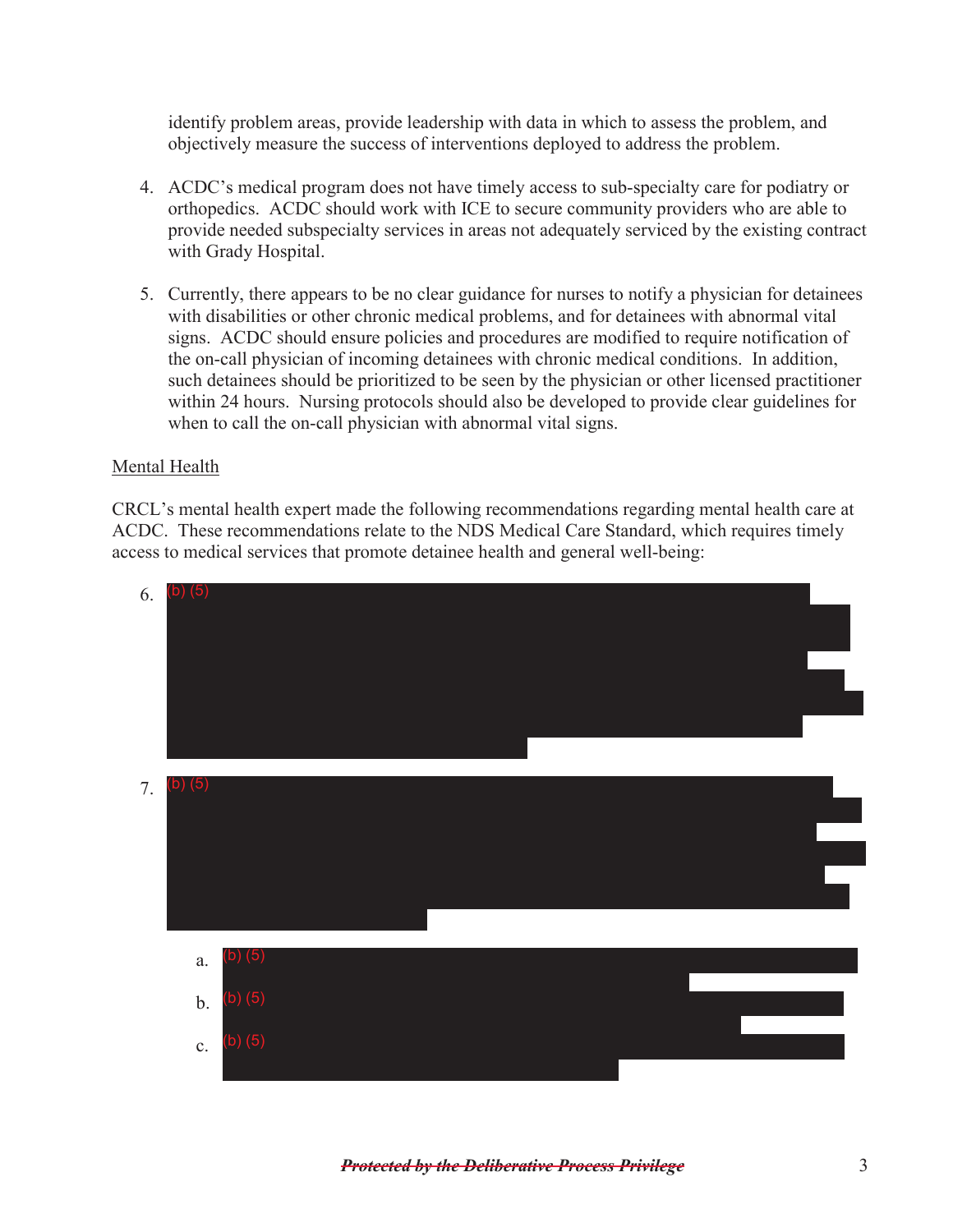| 8. | $(b)$ $(5)$ |              |  |
|----|-------------|--------------|--|
|    | a.          | $(b)$ $(5)$  |  |
|    |             | $b.$ (b) (5) |  |

## Environmental Health and Safety

 CRCL's environmental health and safety expert made the following recommendations regarding ACDC. All of these recommendations relate to the NDS Environmental Health and Safety Standard:

- clean. (P. Guidelines for Specific Areas of the Facility: Barber Operations) 9. There were instances, particularly in the barber operations area, where the walls and floors were not properly cleaned. ACDC should ensure that walls and floors in the barber operations areas are cleaned regularly and scrubbed periodically to ensure that they are kept
- 10. Sanitation in a barber service area is essential due to possible transfer of disease through direct contact with equipment, clippers, towels, combs, etc., but detainees were not trained on the proper use of equipment and proper cleaning and sanitizing procedures. ACDC should train the detainees and use a log for documenting cleaning/sanitizing processes between each detainee visit. (P. Guidelines for Specific Areas of the Facility: Barber Operations)
- 11. While in the medical unit, dust and debris was observed to have accumulated on the air conditioner (A/C) vents. Dust, debris and possible bacteria create opportunities for the spread of germs, viruses, and infections, and risk the health and safety of both staff and detainees. ACDC should review their housekeeping plan and provide more detailed information on cleaning and maintaining A/C vents. This plan should outline equipment and supplies to be used and exact steps to be taken to properly clean A/C vents and how to protect detainees and staff from inhaling dust and debris during the cleaning process. ACDC also should develop a schedule for ensuring that A/C vents are cleaned at regular intervals. (R. General Environmental Health Guidelines, 2. Housekeeping)

## Corrections

CRCL's corrections expert made the following priority recommendation related to general conditions of detention at ACDC:

12. ACDC is not logging or reporting all allegations of staff misconduct to ICE. ICE and ACDC should develop a tracking system for all staff misconduct allegations, and ensure that each allegation is reported to ICE. (NDS, Detainee Grievance Procedures)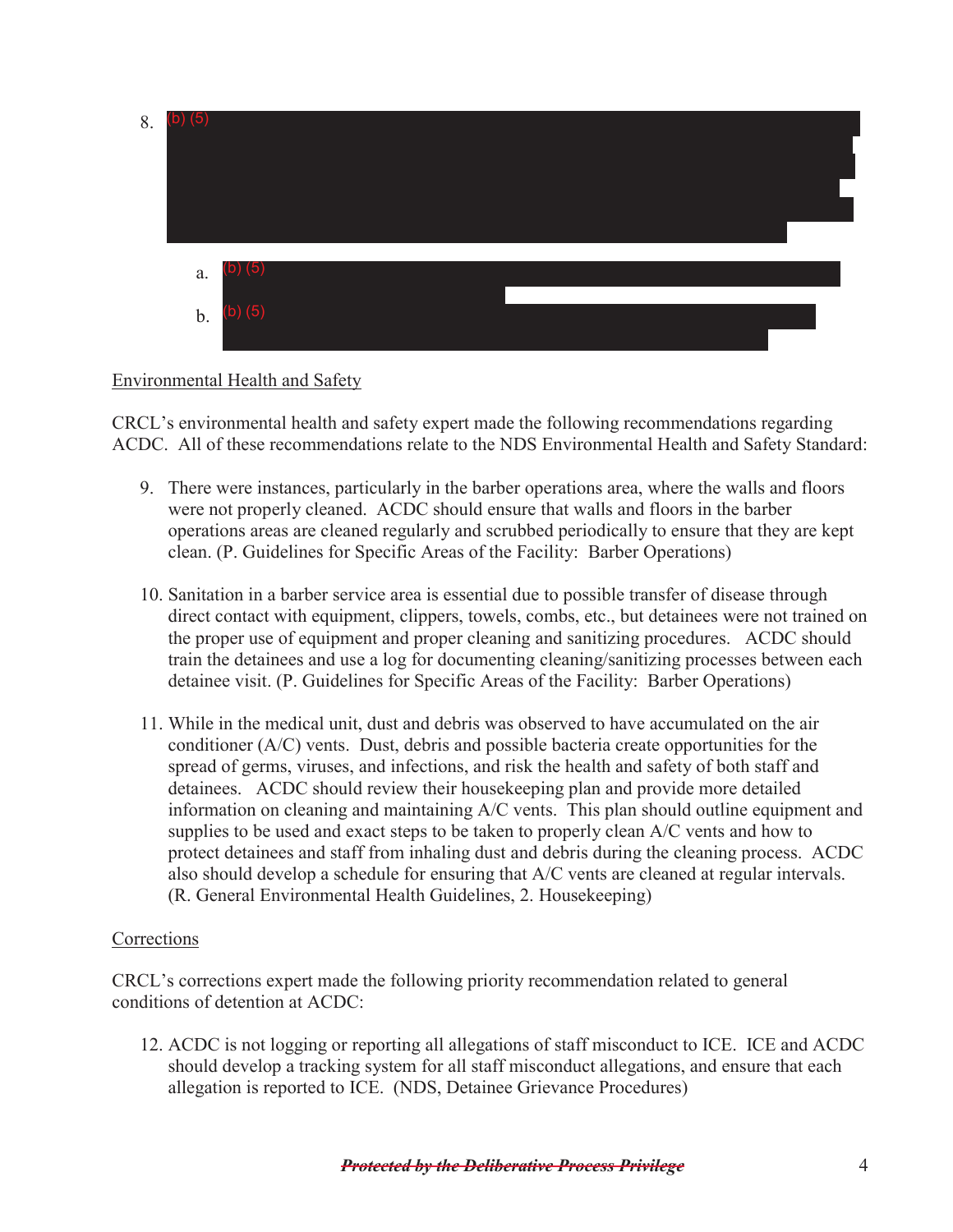- $(13, (b) (5)$
- 14. ACDC detainees report fear of retaliation for filing grievances. ACDC should provide additional training to staff and ensure detainees are not subject to retaliation for filing grievances. (NDS, Detainee Grievance Procedures)
- should provide to ACDC a back-up printer for when the printer breaks to eliminate long periods during which detainees cannot print legal documents (NDS, Access to Legal 15. ICE's failure to replace or repair a broken printer timely for detainees to print legal documents prevents access to legal material needed for immigration proceedings. ICE Material)
- $16.$  (b) (5)
- 17. ACDC records indicate that language access resources are not frequently used to assist Limited English Proficient (LEP) detainees. ACDC should provide training to its staff on their obligations to provide meaningful access to LEP detainees and the resources that are available to assist them meet this obligation, and should document provision of this training. (DHS and ICE Language Access Plans) (PBNDS 2011, Multiple NDS Standards)
- $18.$  (b) (5)
- 19. ACDC records indicate that language access resources are not frequently used to assist LEP detainees, and forms and other materials contained in detainee files are written in English without any translation notation. To ensure that ACDC complies with the arrival screening requirements in the Admission and Release standard, ACDC should ensure the use of qualified interpreters or professionally translated forms to ensure meaningful access for LEP detainees. (PBNDS 2011, Admission and Release)
- 20. ACDC records indicate that language access resources are not frequently used to assist LEP detainees, and forms and other materials contained in detainee files are written in English. ACDC should ensure forms and informational posters for detainees are professionally translated or detainees are provided with qualified interpreters to assist with providing meaningful access to LEP detainees. (DHS and ICE Language Access Plans) (PBNDS 2011, Multiple NDS Standards)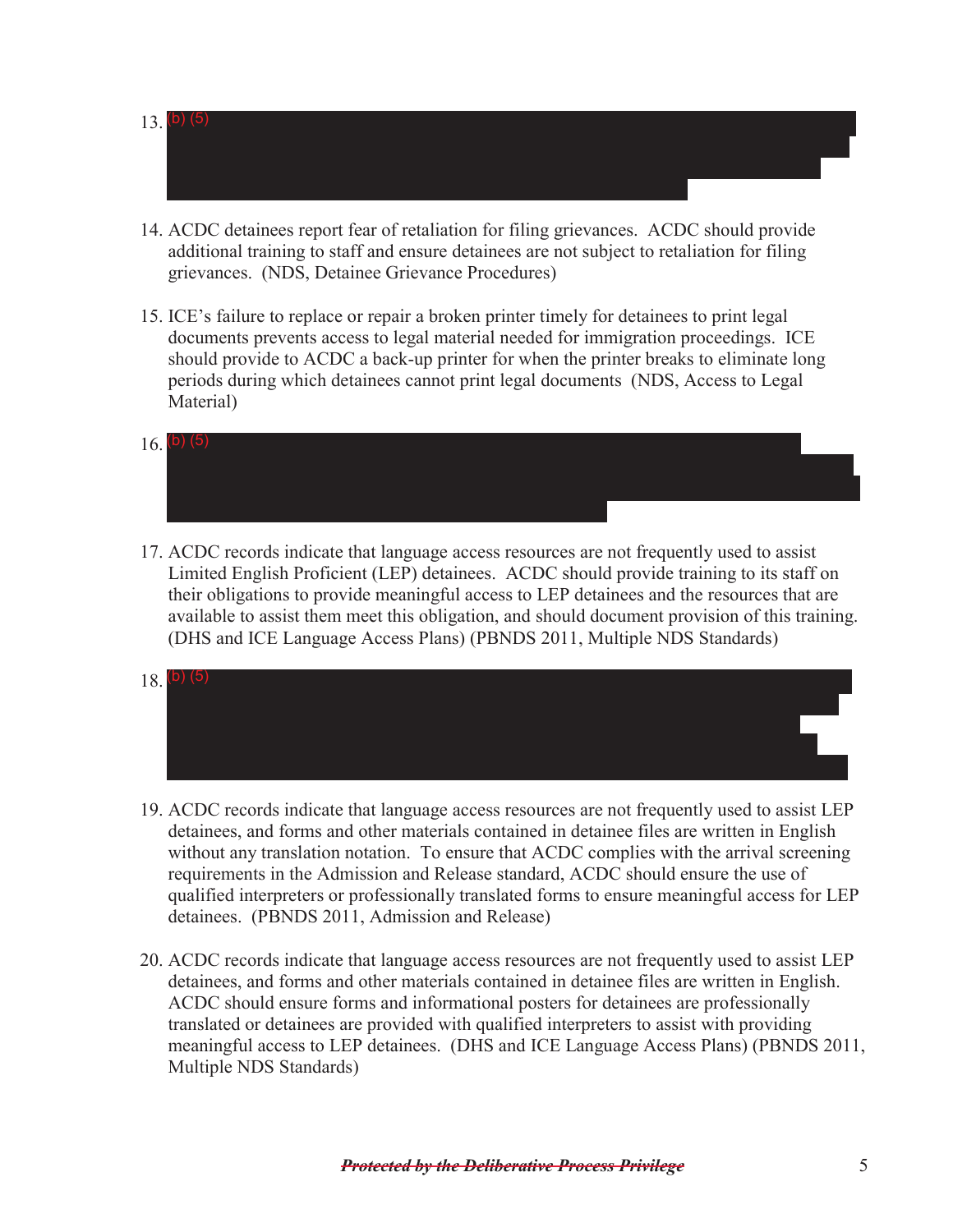- compliance with Standard mandates. (PBNDS 2011, SAAPI) 21. ACDC's current SAAPI (PREA) Program Coordinator has not received formal training regarding the role and responsibility of the positon. ACDC should provide formal training to the SAAPI (PREA) Program Coordinator to ensure SAAPI Program mandates are in
- 22. ACDC does not provide accurate contact information on SAAPI posters. The contact person on the SAAPI posters should be updated to reflect the current SAAPI Program Coordinator's name and contact information. (PBNDS 2011, SAAPI)



26. ACDC is not providing detainees in the SMU, Administrative Segregation, with NDSrequired due process rights. ACDC should ensure the mandated 72 hour review is conducted when a detainee is housed in the SMU and the regular reviews are conducted within the mandated timeframes. (NDS, SMU, Administrative and Disciplinary Segregation)



The complete expert reports and recommendations are contained in the enclosed expert reports.

 You can send your response by email. If you have any questions, please contact Policy Advisor It is CRCL's statutory role to advise department leadership and personnel about civil rights and civil liberties issues, ensuring respect for civil rights and civil liberties in policy decisions and implementation of those decisions. We look forward to working with ICE to determine the best way to resolve these complaints. We request that ICE provide a response to CRCL 60 days whether it concur or non-concur with these recommendations. If you concur, please include an action plan. by telephone at  $(b)$  (6) by email at  $(b)$  (6)